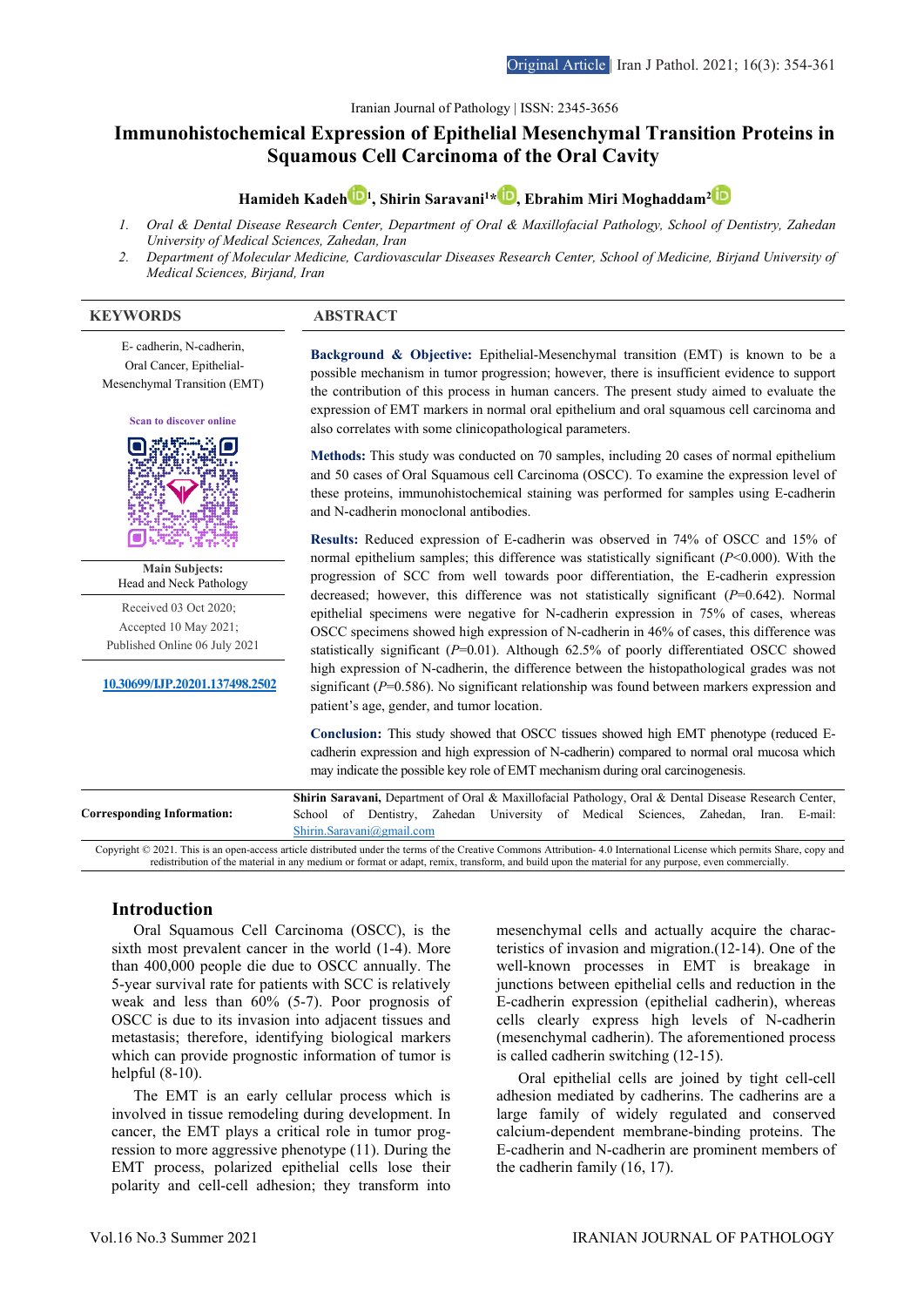The transmembrane glycoprotein E-cadherin plays a vital role in maintaining the structural integrity, function of adhesion molecules and desmosomal junctions. In addition, it regulates various aspects of cellular behavior (e.g., growth, differentiation, polarization, and classification of epithelial cells). This glycoprotein is primarily responsible for cell-cell adhesion in epithelial tissue, and it lack increased epithelial cell motility and local invasion ability, which is recognized as an EMT sign during tumor progression (13, 18).

The N-cadherin is a calcium-binding protein which has been found primarily in neural and striated muscle tissues. Increased expression of N-cadherin has been reported in tumors, such as leiomyoma, pheochromocytoma, adrenocortical carcinoma (19).

Although epithelial cells do not express Ncadherin, they may acquire it during the cadherin switching process. This process occurs during EMT and enhances cellular motility and their invasive properties (13, 20).

Several studies and experimental models have indicated that the EMT is an important mechanism in malignant phenotype and metastasis in cancers. However, its role in human cancer, including head and neck SCC is controversial (21-23).

Since studies on EMT and potential relation with histopathological grading in Oral cancer are sparse (24), this study aims to evaluate the expression of EMT- associated proteins E-cadherin and N-cadherin in OSCC.

# **Material and Methods**

## **Case Selection**

Following the approval of this study by local Ethics Committee (7479) we analyzed 70 specimens consisting of 50 OSCC and 20 normal epithelia obtained from department of oral pathology in Zahedan Dental School, Iran, by census sampling method between 2005 and 2019. This was a retrospective study using previously diagnosed samples. All H&E slides were reviewed for confirmation of diagnosis and classification of the OSCC samples as well differentiated, moderately differentiated and poorly differentiated, according to International Histological Classification of Tumors (25). Demographic and clinicopathological data of the samples were extracted from patient's records.

<span id="page-1-0"></span>For control group, the normal epithelium without inflammation was obtained from the gingiva tissue (patients who had undergone crown lengthening surgery and had no history of head and neck carcinomas). All samples with sufficient tissue were included for immunohistochemical analysis.

## **Immunohistochemistry**

For IHC staining, paraffin- embedded samples were segmented into 4  $\mu$ m sections, the samples were deparaffinized with xylene and rehydrated with 100%, 90% and 80% alcohols solution. Antigen retrieval was performed by microwave heating for 30 min on Tris buffer ( $pH = 7.6$ ). Then, the sections were incubated for 1 h at room temperature with primary mousemonoclonal anti-human antibody N- Cadherin Clone 6044777 (Novocastra, United Kingdom), E- Cadherin Clone 36B5 (Novocastra, United Kingdom) according to the manufacturer's instructions. Then, sections were washed with PBS at room temperature, and secondary antibody was applied. The immune complexes were incubated with streptavidin peroxidase (Novo Link Polymer Detection system). The immune reaction was developed with diaminobenzidine and counterstained with Mayer's hematoxylin. Finally, the sections were dehydrated in alcohol and cleared in xylene, and slides were mounted in Permount. In negative controls primary antibody was omitted. The samples of Breast cancer tissue and normal testis were used as positive control for E-cadherin and N-cadherin respectively.

The result of immunohistochemical staining was evaluated by a pathologist under a light microscope (Nikon, Type2, Tokyo, Japan). Immunostaining was assessed in 10 high-power fields (HPF) at a magnification of 400, and scored as described in other studies (26, 27). For N-cadherin the samples were divided into low expression (membranous and cytoplasmic immunostaining in less than 20% of the epithelial tumor cells) and high expression (membranous and cytoplasmic immunostaining in 20% or more of the epithelial tumor cells). E-cadherin was defined as preserved (membranous immunostaining in more than 80% of the epithelial tumor cells) and reduced (membranous immunostaining in 80% or less of the epithelial tumor cells).

## **Statistical Analysis**

Data analysis was performed using SPSS 21(SPSS Inc, Chicago, IL., USA). The relationship between the groups was assessed by Mann-Whitney and Kruskal Wallis tests. P-value less than 0.05 was considered statistically significant.

## **Results**

In the current study, 70 specimens were examined (including 50 cases of OSCC with mean age of 57.1±15.18 years and 20 cases of the normal epithelium as the control group with mean age of 33.45±5.34 years). [Table 1](#page-1-0) shows the demographic data of OSCC samples.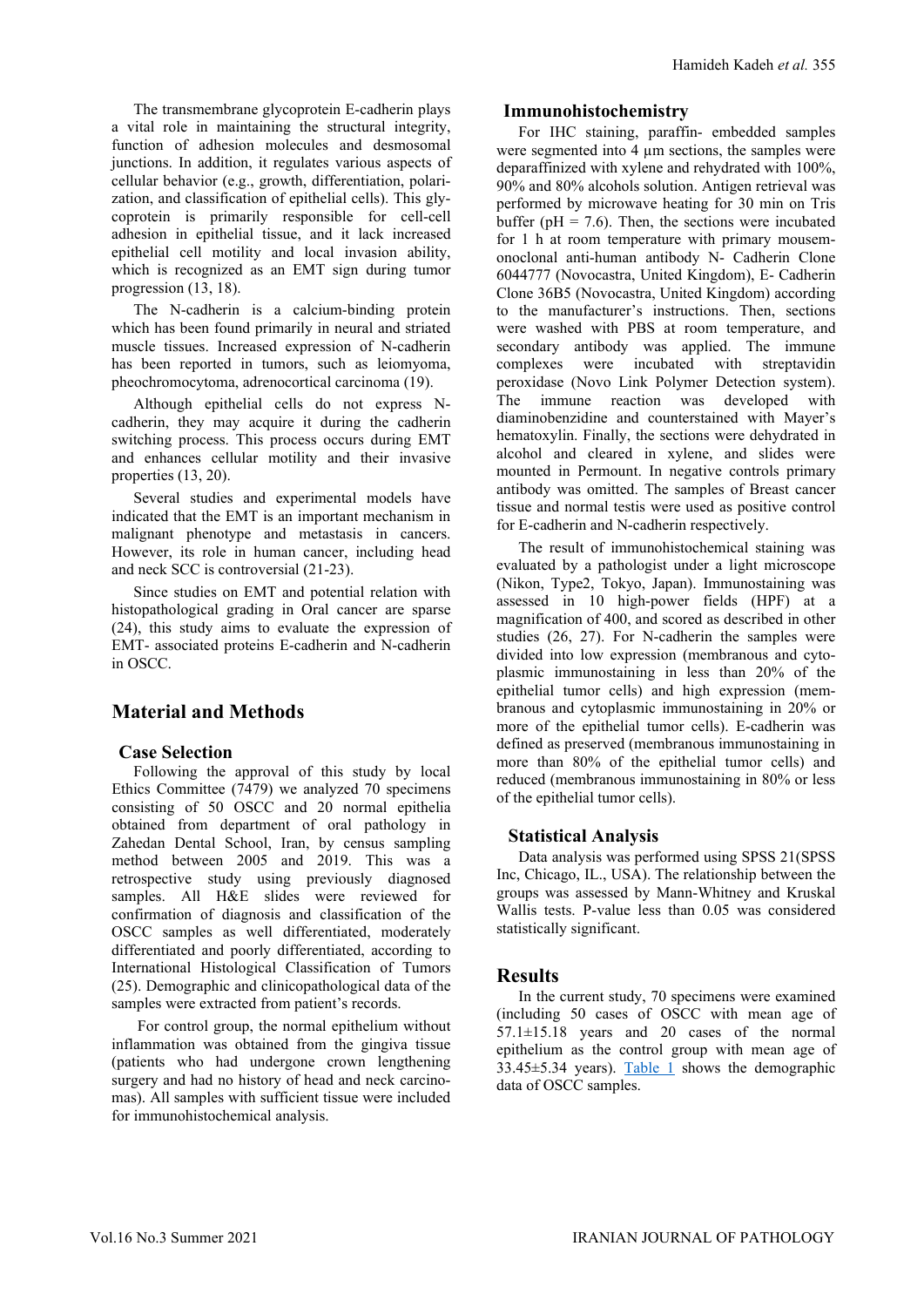| Table 1. Demographic data of OSCC samples |  |  |
|-------------------------------------------|--|--|
|-------------------------------------------|--|--|

|                   | Frequency<br>N(%)  |        |  |  |
|-------------------|--------------------|--------|--|--|
| Gender            | Male               | 19(38) |  |  |
|                   | Female             | 31(62) |  |  |
|                   | tongue             | 11(22) |  |  |
|                   | Mandibular gingiva | 14(28) |  |  |
|                   | Maxillary gingiva  | 3(6)   |  |  |
| <b>Tumor</b> site | Buccal mucosa      | 10(20) |  |  |
|                   | lip                | 5(10)  |  |  |
|                   | intraosseous       | 1(2)   |  |  |
|                   | others             | 6(12)  |  |  |

In normal epithelium, basal and suprabasal cells showed the highest amount of membrane staining in relation to E-cadherin, and gradually decreased in cells that had undergone to keratinization (*Figure 1a*).

About 74% of SCC samples showed reduced expression of E-cadherin but in normal epithelium only 15% of cases showed reduced expression of Ecadherin and according to the Mann-Whitney test this difference was significant (*P*<0.000). The results are expressed in [Table 2](#page-2-1) and [Figure](#page-2-0) 1.



**Fig 1.** (a) E- cadherin expression in normal oral epithelium (×100). (b) H & E section of moderately differentiated OSCC. (c) Reduced expression of E- Cadherin in OSCC in same H &E microscopic field (×100). (d) Reduced expression of E- Cadherin in OSCC (×400).

|              | No. | E-Cadherin |         | P-value       |            | N-Cadherin | <b>P-value</b> | <b>Total</b> |             |
|--------------|-----|------------|---------|---------------|------------|------------|----------------|--------------|-------------|
| <b>Group</b> |     | Preserved  | Reduced |               | Negative   | Low        | High           |              |             |
| Normal       | 20  | 17(85%)    | 3(15%)  | $\leq 0.000*$ | 15(75%)    | 5(25%)     |                | $0.01^*$     | $20(100\%)$ |
| OSCC         | 50  | 13(26%)    | 37(74%) |               | $25(50\%)$ | 2(4%)      | 23(46%)        |              | $50(100\%)$ |

<span id="page-2-1"></span><span id="page-2-0"></span>**Table 2.** Expression of E-Cadherin and N-cadherin in OSCC and Normal epithelial cells

\*Significant- Mann-Whitney test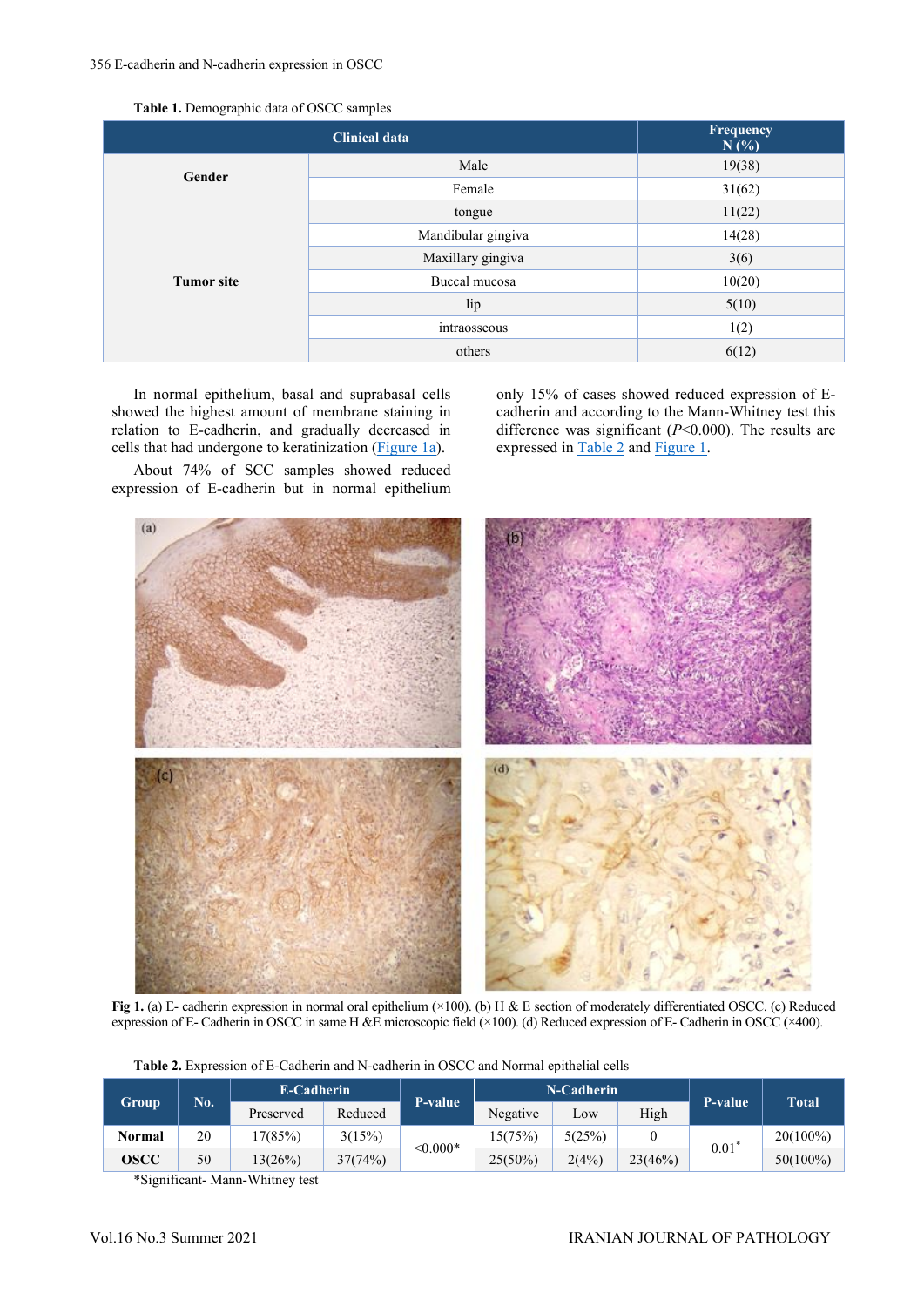In addition, the results of the present study showed reduction in E-cadherin expression with progression of SCC from well to poor differentiation; however, this difference was not statistically significant (*P*=0.642) [\(Table 3\)](#page-3-0).

The expression of E-cadherin was not correlated with patient's gender (*P*=0.899), age (*P*=0.790) and location of tumor ( $P=0.311$ ).

Regarding the expression of N-cadherin, normal epithelial specimens were negative in 75% of cases and did not express this protein and only 5(15%) cases showed low expression of N-cadherin. Whereas in the SCC group, 50% of the samples showed no expression of N-cadherin and 46% showed high expression of N-cadherin and according to Mann-Whitney test the difference between the groups was

significant (*P*=0.01) which are shown in [Table 2](#page-2-1) and [Figure 2.](#page-3-1)

The majority of well differentiated cases (60.9%) did not express N-cadherin. Moreover, moderately, and poorly differentiated of OSCC samples showed 52.6% and 62.5% high expression of N-cadherin, respectively; however, these differences were not significant (*P*=0.586) [\(Table 3\)](#page-3-0).

No relationship was observed between N-cadherin expression and patient's gender (*P*=0.055), age (*P*=0.511) and location of tumor (*P*=0.471).

Also, as shown in [Table 4,](#page-4-0) out of 50 SCC cases, 26% (n=13) showed cadherin switching (reduction in the E-cadherin expression and the subsequent gain of N-cadherin expression in the same cell population).



**Fig 2.** (a) Negative expression of N-cadherin in normal oral epithelium (×100). (b) H & E section of moderately differentiated OSCC (×100). (C) High expression of N-cadherin in OSCC in same H&E microscopic field (×100). (d) High expression of N-cadherin in OSCC (×400).

<span id="page-3-1"></span>**Table 3.** Expression of E-Cadherin and N-cadherin in different histopathological grades of OSCC

<span id="page-3-0"></span>

|              |     | E-Cadherin  |              |          |             | N-Cadherin  | P-value      | <b>Total</b> |             |
|--------------|-----|-------------|--------------|----------|-------------|-------------|--------------|--------------|-------------|
| Group        | No. | Preserved   | Reduced      | P-value  | Negative    | Low         | High         |              |             |
| <b>WDSCC</b> | 23  | $7(30.4\%)$ | $16(69.6\%)$ |          | 14(60.9%)   | $1(4.3\%)$  | 8(34.8)      | $0.586*$     | $23(100\%)$ |
| <b>MDSCC</b> | 19  | $5(26.3\%)$ | 14(73.7%)    | $0.642*$ | $9(47.4\%)$ |             | $10(52.6\%)$ |              | $19(100\%)$ |
| <b>PDSCC</b> |     | $1(12.5\%)$ | 7(87.5%)     |          | 2(25%)      | $1(12.5\%)$ | $5(62.5\%)$  |              | $8(100\%)$  |

\*Not significant- Kruskal Wallis test

WDSCC: Well Differentiated SCC, MDSCC: Moderately Differentiated SCC, PDSCC: Poorly Differentiated SCC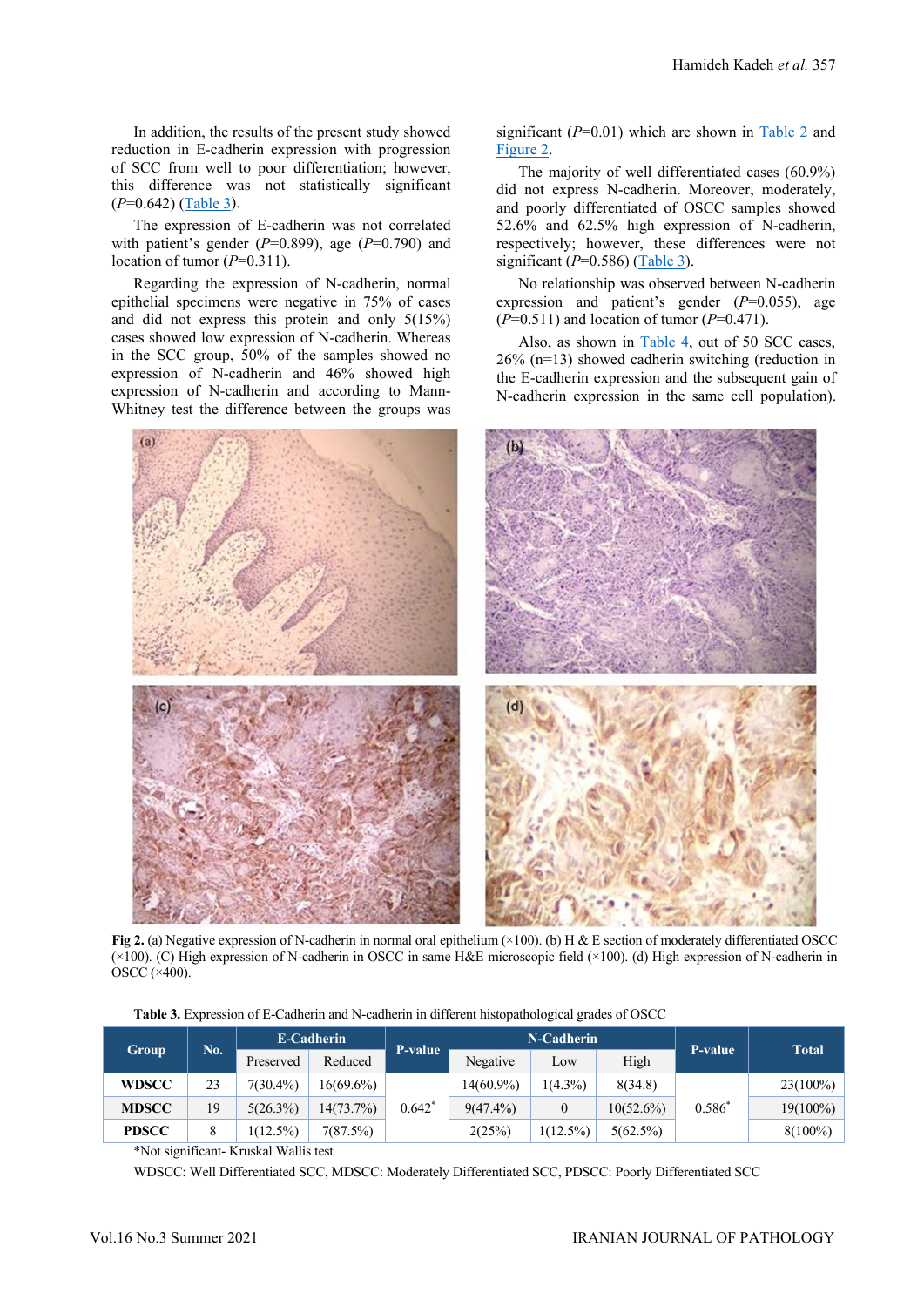<span id="page-4-0"></span>

|              |     | <b>Cadhering switching</b> |              |              |  |  |  |  |  |
|--------------|-----|----------------------------|--------------|--------------|--|--|--|--|--|
| Group        | No. | Positive                   | Negative     | <b>Total</b> |  |  |  |  |  |
| <b>WDSCC</b> | 23  | $4(17.4\%)$                | $19(82.6\%)$ | $23(100\%)$  |  |  |  |  |  |
| <b>MDSCC</b> | 19  | $6(31.6\%)$                | $13(68.4\%)$ | $19(100\%)$  |  |  |  |  |  |
| <b>PDSCC</b> |     | 3(37.5%)                   | 5(62.5%)     | $8(100\%)$   |  |  |  |  |  |

**Table 4.** Cadherin Switching in different histopathological grades of OSCC

WDSCC: Well Differentiated SCC, MDSCC: Moderately Differentiated SCC, PDSCC: Poorly Differentiated SCC

#### **Discussion**

The EMT is defined as the switching of polarized epithelial cells to the fibroblastoid migratory phenotype which occurs in many evolutionary processes and during tumor metastasis; however, the precise role of this process in tumor development or progression is still a debating issue (19, 28).

In the present study, the expression of E-cadherin and N-cadherin proteins in OSCC and normal epithelium samples were examined. Based on the current findings, the OSCC samples showed a reduced expression of E-cadherin, compared to the control group. In addition, although 75% of the control group samples did not express N-cadherin, 46% of SCC samples showed high expression of N-cadherin and this difference was significant. The obtained results denoted that EMT plays a possible key role in the development and evolution of OSCC .

Furthermore, in the present study, with the progression of SCC from well towards poor differentiation, reduction in E-cadherin protein expression and high expression of N-cadherin was observed; however, these differences were not statistically significant due to the low sample size and inappropriate distribution of the samples selected from various histopathological grades.

Similar to the present study, Guo *et al.* (29) showed that from normal oral mucosa to OSCC and with the progression of tumor, E-cadherin expression decreased and N-cadherin expression increased (both human and animal models). Also, they revealed that E-cadherin expression in metastatic lymph nodes increased again. It is well known that switching from E-cadherin to N-cadherin may be due to the loss of adhesion between cells, which causes the tumor cells to separate from the primary tumor, migrate and<br>eventually metastasize. According to the metastasize. According to the aforementioned study, when cancer cells reach metastatic target tissue, E-cadherin expression occurs again resulting in colonization of cancer cells in invasive tissues. This condition is probably a dynamic adjustment of the proteins expression with microenvironmental changes and the E-cadherin expression is time- and space-dependent.

Pyo *et al.* (30) found that reduced expression of Ecadherin and increased expression of N-cadherin are associated with OSCC and suggested that cadherin switching plays an important role in the development of OSCC.

Angadi *et al.* (24) reported a high level of EMT phenotype (decreased E-cadherin and ß-catenin expression and increased N-cadherin expression) in OSCC tissues.

Zidar *et al.* (23) showed that decreased focal Ecadherin expression was observed in a very few cases of oral SCC and most cases showed fully preserved Ecadherin expression. In addition, N-cadherin expression was not observed in any of the OSCC cases. They were not found, any evidence that EMT contributes to SCC progression and metastasis, which is contrary to our study. Zidar *et al.* reported that the case-selection was one reason for their findings. It means that, all patients at the early stages of SCC were moderate differentiation; therefore, the potential role of EMT in progression and metastasis cannot be ignored at higher OSCC stages or its poor differentiation.

Ozaki-Honda *et al.* (31) investigated the expression of E-cadherin and N-cadherin in OSCC cells in two areas of tumor nest and invasive front. Cells expressed N-cadherin and E-cadherin in both regions; however, only N-cadherin expression in both regions was associated with the patient prognosis and was reported to be a helpful marker in the diagnosis of small tumor satellite and OSCC cells with the EMT.

In another study performed by Rai *et al.* (12), it was shown that with progression of tumor from low to high histopathological grade, the expression of Ncadherin protein increased. Accordingly, N-cadherin in different grades of SCC can be useful in predicting tumor progression.

Costa *et al.* (13) studied the expression of EMT markers (E-cadherin, N-cadherin and vimentin) in OSCC. Decreasing in E-cadherin expression was observed in 75% of OSCC samples in the invasion front region; it was also related to histological invasiveness. All cases of OSCC were negative for Ncadherin and 30% of OSCC were positive for vimentin, there was no correlation between the expression of each protein in IF with the tumor stage or nodal status. Also, no correlation was found between E-cadherin and N-cadherin expression (13).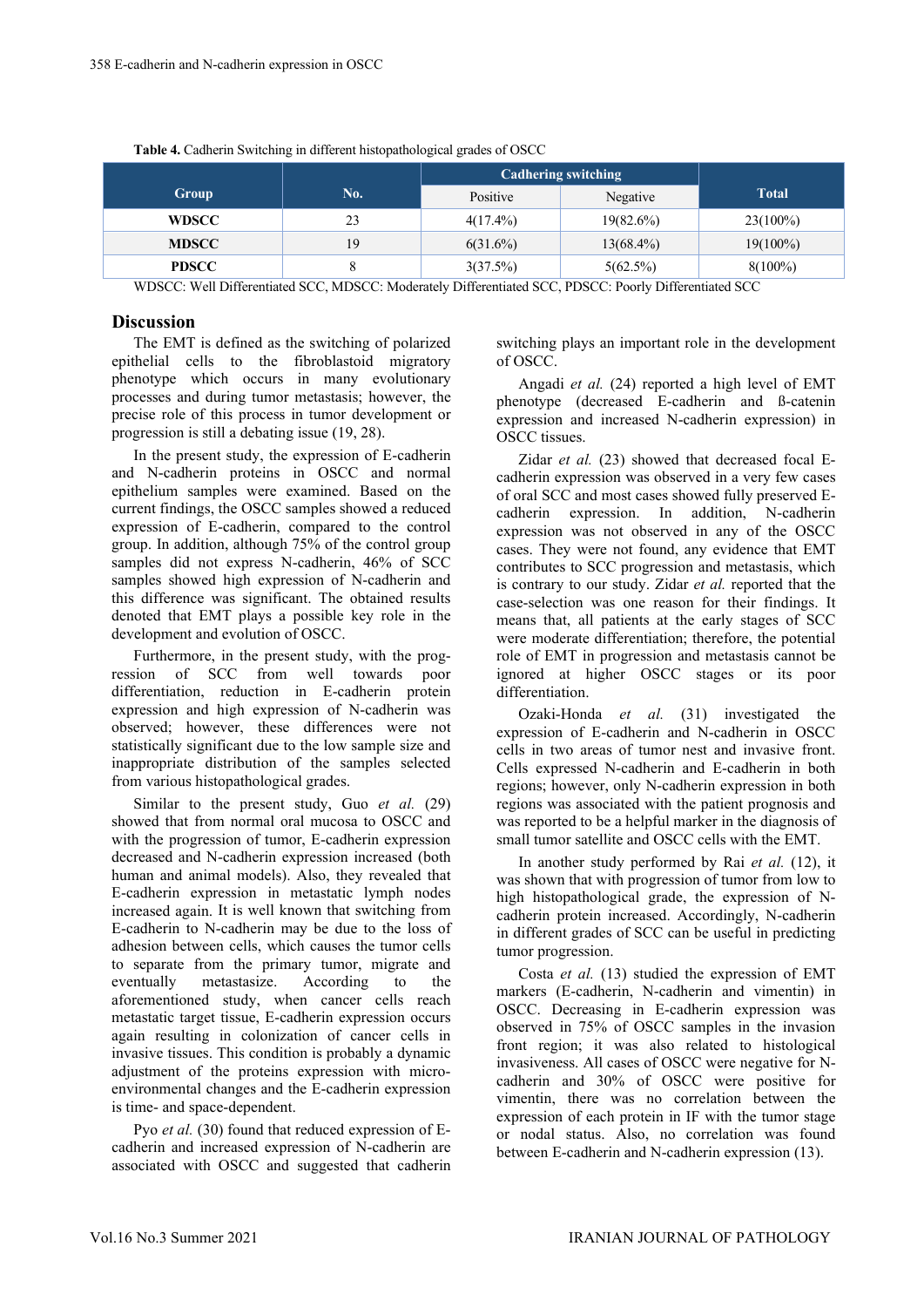The E-cadherin is the major adhesion molecule in epithelial tissues, it is required to establish and maintain the integrity of the epithelial structure. Several mechanisms have been proposed to inactivate E-cadherin protein in human malignant tumors. Since the lack of E-cadherin increases the mobility of epithelial cells, an EMT marker is considered during the metastatic invasion.

Several studies have shown that although cadherin-switching is required for increasing the motility, it is not necessary for EMT-related morphological changes (19).

Hashimoto *et al.* (16) also reported reduced expression of E-cadherin in OSCC, this decrease was related to tumor differentiation; however, N-cadherin positivity was very limited and did not correlate with clinicopathologic parameters. Moreover, in this study, mouse tongue tumors xenotransplanted oral SCC cell lines expressed both N-cadherin and E-cadherin in vitro; however, in vivo conditions, N-cadherin expression were negligible, despite E-cadherin depletion. Therefore, reduction in the E-cadherin expression rather than cadherin-switching contributes to the OSCC progression. Also, the surrounding environment of carcinoma cells affect cadherin expression largely (16).

Conversely, in a study performed by Domenico *et al.* (19), the expression of N-cadherin in neoplastic tissues was higher than normal and it was correlated with histopathological grade and stage of the patients. In addition, it was found that with increasing in the Ncadherin expression, OSCCs show poor prognosis and become more prone to metastasis. Lawson *et al.* (32) also reported increase of invasiveness in N-cadherin expressing cells of OSCC.

Another study demonstrated that, the 5-year metastatic risk in patients with low expression of Ecadherin was more than patients with high expression of E-cadherin (81% versus 19%). Also, all Head and Neck SCC patients with EMT phenotype (low expression of E-cadherin and high expression of vimentin) had higher distant metastasis formation (33).

Kong *et al.* in their study examined EMT related markers (CDH1, LAMC2, SNAI1/2, TWIST1, ZEB1 and ZEB2) in OSCC. In this study reduced expression of CDH1 (E-cadherin), overexpression of LAMC2, SnaiI1/2 and TWIST1 were observed. Loss of CDH1 was correlated with Broder's grading significantly, while diffused LAMC2 was correlated with noncohesive pattern of invasion similarly. Remarkably, co-expression of TWIST1 and ZEB2 was correlated with poorer overall survival in OSCC, particularly in patients with no lymph node metastasis (34).

The N-cadherin supports the systemic spread of tumor cells by enabling their association with stroma and endothelium in distant locations. It has been suggested that the interaction of cadherins with other cell-surface proteins (e.g., growth factor receptors) is the probable reason that E-cadherin and N-cadherin exhibit different phenotypes and behaviors in similar cellular contexts. (19).

Therefore, further studies on cadherin regulation by cellular environments are needed to understand the mechanism of OSCC progression.

## **Conclusion**

According to the results of the present study, reduced expression of E-cadherin and high expression of N-cadherin are probable factors involved in the progression of normal mucosa toward SCC. Furthermore, they are valuable markers in the EMT process during tumor progression.

### **Acknowledgements**

The authors would like to thank Zahedan University of Medical Sciences for financial support.

#### **Conflict of Interest**

None declared.

### **References**

- 1. Sharada P, Swaminathan U, Nagamalini BR, Kumar KV, Ashwini BK, Lavanya V. Coalition of E-cadherin and vascular endothelial growth factor expression in predicting malignant transformation in common oral potentially malignant disorders. J<br>Oral Maxillofac Pathol. 2018:22(1):40-7. Oral Maxillofac Pathol. 2018;22(1):40-7. [\[DOI:10.4103/jomfp.JOMFP\\_13\\_18\]](https://doi.org/10.3390/jcm9092866) [\[PMID\]](https://www.ncbi.nlm.nih.gov/pmc/articles/pmid/29731555/) [\[PMCID\]](https://pubmed.ncbi.nlm.nih.gov/29731555/)
- 2. Huang C, Song H, Lai L. The role and mechanism of microRNA18a5p in oral squamous cell carcinoma. Mol Med Rep. 2019;20(2):1637-44. [\[DOI:10.3892/mmr.2019.10403\]](https://doi.org/10.3892/mmr.2019.10403)
- 3. Dhanuthai K, Rojanawatsirivej S, Thosaporn W, Kintarak S, Subarnbhesaj A, Darling M, et al. Oral cancer: A multicenter study. Med Oral Patol Oral Cir Bucal. 2018;23(1):e23-e9.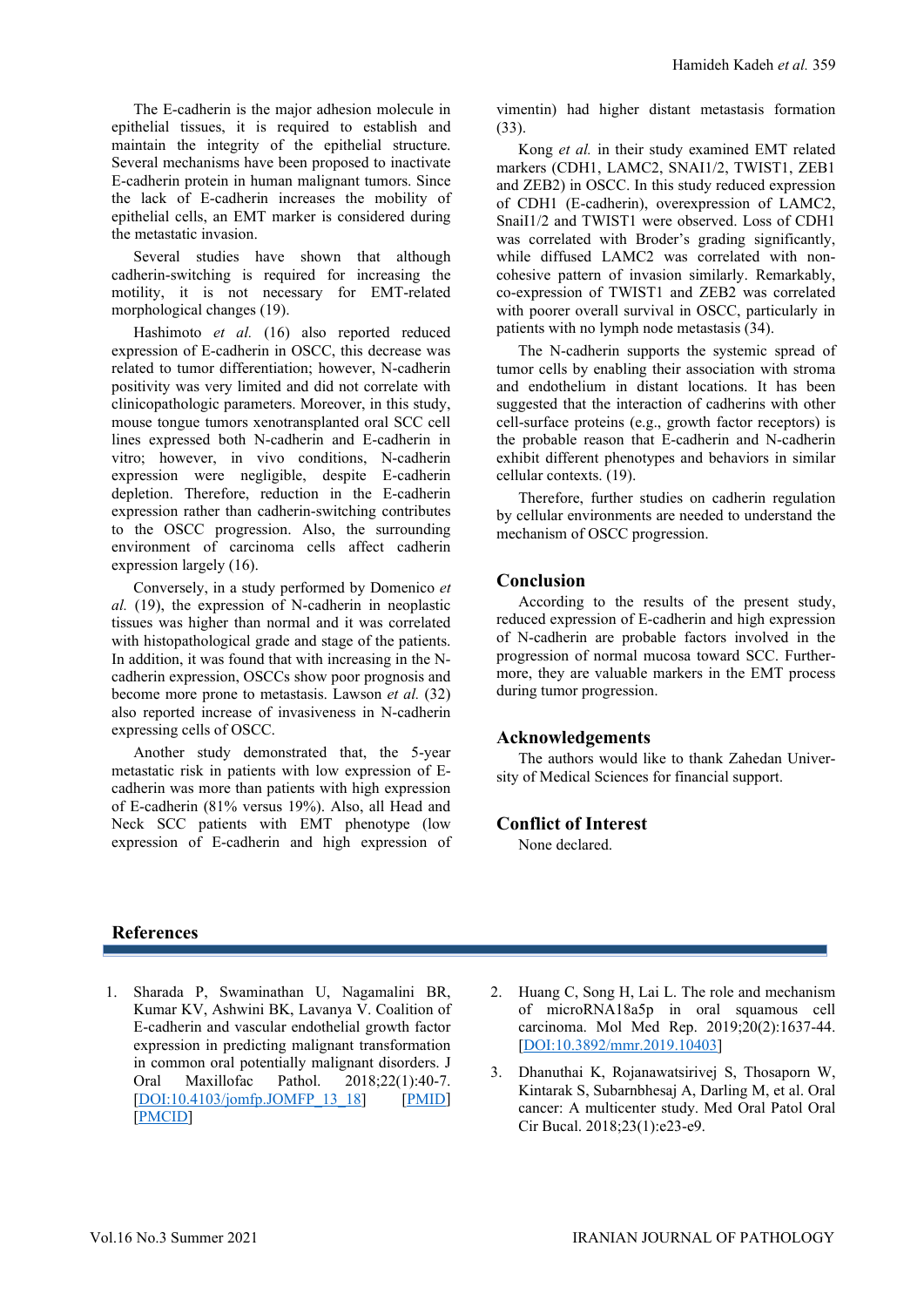- 4. Roi A, Roi CI, Negruțiu ML, Riviș M, Sinescu C, Rusu L-C. The challenges of OSCC diagnosis: Salivary Cytokines as potential biomarkers. J Clin Med. 2020;9(9):2866. [\[DOI:10.3390/jcm9092866\]](https://doi.org/10.3390/jcm9092866) [\[PMID\]](https://www.ncbi.nlm.nih.gov/pubmed/32899735) [\[PMCID\]](http://www.ncbi.nlm.nih.gov/pmc/articles/PMC7565402)
- 5. Kim JW, Park Y, Roh JL, Cho KJ, Choi SH, Nam SY, et al. Prognostic value of glucosylceramide synthase and P-glycoprotein expression in oral cavity cancer. Int J Clin Oncol. 2016;21(5):883-9. [\[DOI:10.1007/s10147-016-0973-1\]](https://doi.org/10.1007/s10147-016-0973-1) [\[PMID\]](https://www.ncbi.nlm.nih.gov/pubmed/27000845)
- 6. Su CC, Lee KI, Chen MK, Kuo CY, Tang CH, Liu SH. Cantharidin Induced Oral Squamous Cell Carcinoma Cell Apoptosis via the JNK-Regulated Mitochondria and Endoplasmic Reticulum Stress-Related Signaling Pathways. PLoS One. 2016;11(12):e0168095. [\[DOI:10.1371/journal.pone.0168095\]](https://doi.org/10.1371/journal.pone.0168095) [\[PMID\]](https://www.ncbi.nlm.nih.gov/pubmed/27930712) [\[PMCID\]](http://www.ncbi.nlm.nih.gov/pmc/articles/PMC5145211)
- 7. Lopes NM, Xavier FCA, Ortiz RC, Amôr NG, Garlet GP, Lara VS, et al. Subcellular localization and expression of E-cadherin and SNAIL are relevant since early stages of oral carcinogenesis. Pathol Res Pract. 2018;214(8):1185-91. [\[DOI:10.1016/j.prp.2018.06.004\]](https://doi.org/10.1016/j.prp.2018.06.004) [\[PMID\]](https://www.ncbi.nlm.nih.gov/pubmed/29970306)
- 8. Cruz MC, Pereira AL, Lopes FF, Nonaka CF, Silva RR, Freitas Rde A, et al. Immunohistochemical expression of E-cadherin and CD44v6 in squamous cell carcinomas of the lower lip and tongue. Braz Dent J. 2009;20(1):64- 9. **[\[DOI:10.1590/S0103-64402009000100011\]](https://doi.org/10.1590/S0103-64402009000100011)** [\[PMID\]](https://www.ncbi.nlm.nih.gov/pubmed/19466234)
- 9. Hung KF, Chang CS, Liu CJ, Lui MT, Cheng CY, Kao SY. Differential expression of E‐cadherin in metastatic lesionscomparing to primary oral squamous cell carcinoma. J oral Pathol Med. 2006;35(10):589-94. [\[DOI:10.1111/j.1600-](https://doi.org/10.1111/j.1600-0714.2006.00474.x) [0714.2006.00474.x\]](https://doi.org/10.1111/j.1600-0714.2006.00474.x) [\[PMID\]](https://www.ncbi.nlm.nih.gov/pubmed/17032390)
- 10. Neves AdC, Mesquita RA, Novelli MD, Toddai E, Sousa SOMD. Comparison between immunohistochemical expression of cyclin D1 and p21 and histological malignancy graduation of oral squamous cell carcinomas. Braz Dent J. 2004;15(2):93-8. [\[DOI:10.1590/S0103-](https://doi.org/10.1590/S0103-64402004000200002) [64402004000200002\]](https://doi.org/10.1590/S0103-64402004000200002) [\[PMID\]](https://www.ncbi.nlm.nih.gov/pubmed/15776189)
- 11. Agiostratidou G, Hulit J, Phillips GR, Hazan RB. Differential cadherin expression: potential markers for epithelial to mesenchymal transformation during tumor progression. J Mammary Gland Biol Neoplasia. 2007;12(2-3):127-33. [\[DOI:10.1007/s10911-007-9044-6\]](https://doi.org/10.1007/s10911-007-9044-6) [\[PMID\]](https://www.ncbi.nlm.nih.gov/pubmed/17564818)
- 12. Rai H, Ahmed J. A Correlative Study of N-Cadherin Expression with Different Grades of Oral Squamous Cell Carcinoma Projecting as a Marker of Epithelial to Mesenchymal Transition in Tumor Progression. Asian Pacific journal of cancer prevention: APJCP. 2019;20(8):2327-32.

[\[DOI:10.31557/APJCP.2019.20.8.2327\]](https://doi.org/10.31557/APJCP.2019.20.8.2327) [\[PMID\]](https://www.ncbi.nlm.nih.gov/pubmed/31450902) [\[PMCID\]](http://www.ncbi.nlm.nih.gov/pmc/articles/PMC6852818)

- 13. COSTA LCMC, Leite CF, Cardoso SV, Loyola AM, FARIA PRd, SOUZA PEA, et al. Expression of epithelial-mesenchymal transition markers at the invasive front of oral squamous cell carcinoma. Journal of Applied Oral Science. 2015;23(2):169-78. [\[DOI:10.1590/1678-](https://doi.org/10.1590/1678-775720140187) [775720140187\]](https://doi.org/10.1590/1678-775720140187) [\[PMID\]](https://www.ncbi.nlm.nih.gov/pubmed/26018309) [\[PMCID\]](http://www.ncbi.nlm.nih.gov/pmc/articles/PMC4428462)
- 14. Radisky DC. Epithelial-mesenchymal transition. J<br>Cell Sci. 2005;118(19):4325-6. Cell Sci. 2005;118(19):4325-6. [\[DOI:10.1242/jcs.02552\]](https://doi.org/10.1242/jcs.02552) [\[PMID\]](https://www.ncbi.nlm.nih.gov/pubmed/16179603)
- 15. Krisanaprakornkit S, Iamaroon A. Epithelialmesenchymal transition in oral squamous cell carcinoma. ISRN Oncol. 2012;2012:681469. [\[DOI:10.5402/2012/681469\]](https://doi.org/10.5402/2012/681469) [\[PMID\]](https://www.ncbi.nlm.nih.gov/pubmed/22548191) [\[PMCID\]](http://www.ncbi.nlm.nih.gov/pmc/articles/PMC3324906)
- 16. Hashimoto T, Soeno Y, Maeda G, Taya Y, Aoba T, Nasu M, et al. Progression of oral squamous cell carcinoma accompanied with reduced Ecadherin expression but not cadherin switch. PloS one. 2012;7(10):e47899. [\[DOI:10.1371/journal.pone.0047899\]](https://doi.org/10.1371/journal.pone.0047899) [\[PMID\]](https://www.ncbi.nlm.nih.gov/pubmed/23110125) [\[PMCID\]](http://www.ncbi.nlm.nih.gov/pmc/articles/PMC3479144)
- 17. Imai K, Maeda G, Chiba T. Cadherin expression and progression of head and neck squamous cell carcinomas. Squamous Cell Carcinoma Rijeka: InTech-Open [\[DOI:10.5772/25407\]](https://doi.org/10.5772/25407)
- 18. Ye P, Chapple CC, Kumar RK, Hunter N. Expression patterns of E-cadherin, involucrin, and connexin gap junction proteins in the lining epithelia of inflamed gingiva. J Pathol. 2000;192(1):58-66. [\[DOI:10.1002/1096-](https://doi.org/10.1002/1096-9896(2000)9999:99993.0.CO;2-T) [9896\(2000\)9999:99993.0.CO;2-T\]](https://doi.org/10.1002/1096-9896(2000)9999:99993.0.CO;2-T)
- 19. M DID, Pierantoni GM, Feola A, Esposito F, Laino L, A DER, et al. Prognostic significance of N-Cadherin expression in oral squamous cell carcinoma. Anticancer Res. 2011;31(12):4211-8.
- 20. Hazan RB, Qiao R, Keren R, Badano I, Suyama K. Cadherin switch in tumor progression. Ann N Y Acad Sci. 2004;1014(1):155-63. [\[DOI:10.1196/annals.1294.016\]](https://doi.org/10.1196/annals.1294.016) [\[PMID\]](https://www.ncbi.nlm.nih.gov/pubmed/15153430)
- 21. Ocana OH, Corcoles R, Fabra A, Moreno-Bueno G, Acloque H, Vega S, et al. Metastatic colonization requires the repression of the epithelial-mesenchymal transition inducer Prrx1. Cancer Cell. 2012;22(6):709-24. [\[DOI:10.1016/j.ccr.2012.10.012\]](https://doi.org/10.1016/j.ccr.2012.10.012) [\[PMID\]](https://www.ncbi.nlm.nih.gov/pubmed/23201163)
- 22. Tsai JH, Donaher JL, Murphy DA, Chau S, Yang J. Spatiotemporal regulation of epithelialmesenchymal transition is essential for squamous<br>cell carcinoma metastasis. Cancer cell. cell carcinoma metastasis. Cancer cell. 2012;22(6):725-36. [\[DOI:10.1016/j.ccr.2012.09.022\]](https://doi.org/10.1016/j.ccr.2012.09.022) [\[PMID\]](https://www.ncbi.nlm.nih.gov/pubmed/23201165)

[\[PMCID\]](http://www.ncbi.nlm.nih.gov/pmc/articles/PMC3522773)